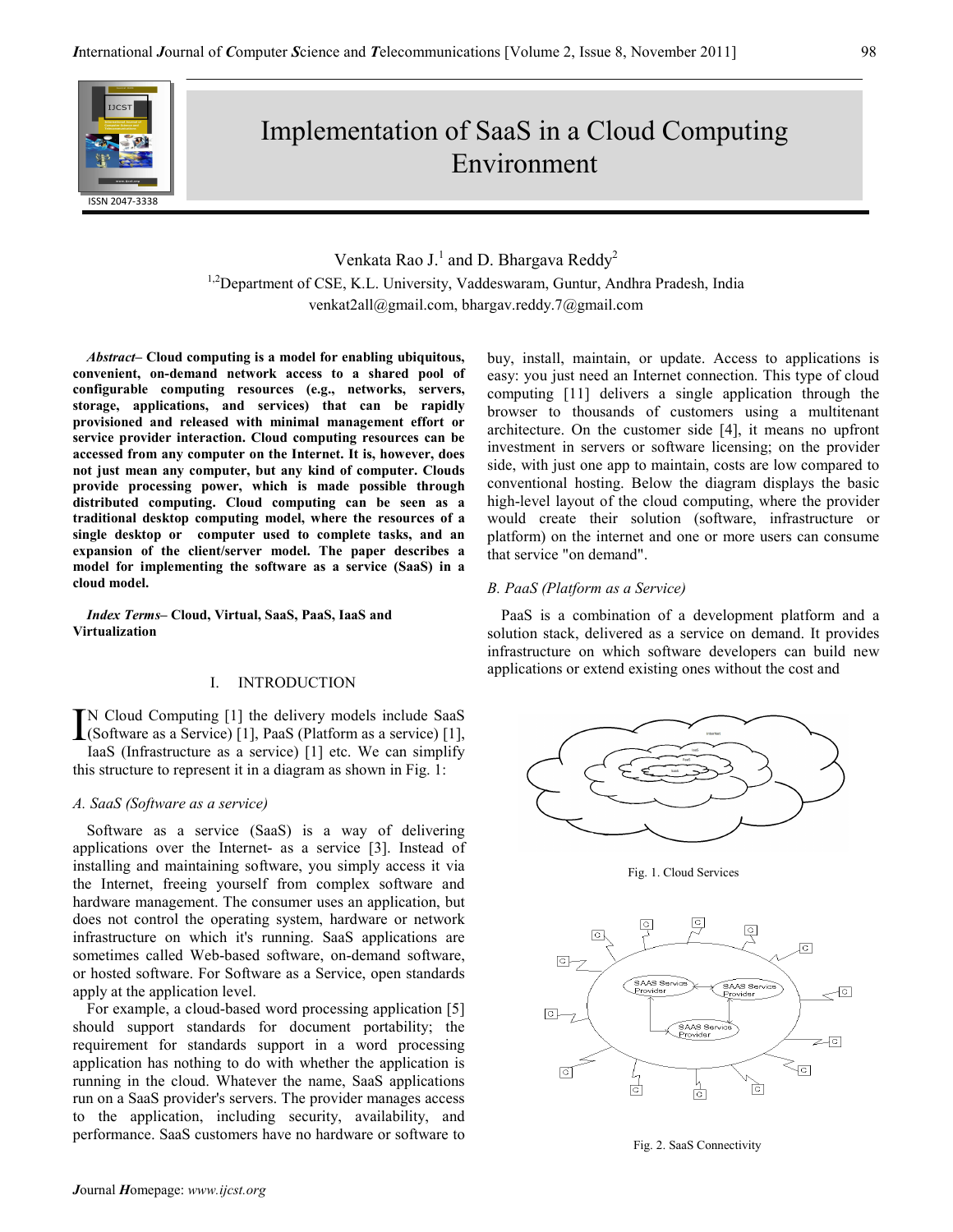complexity of buying and managing the underlying hardware and software and provisioning hosting capabilities [2]. The consumer uses a hosting environment for their applications. The consumer controls the applications that run in the environment (and possibly has some control over the hosting environment), but does not control the operating system, hardware or network infrastructure on which they are running. The platform is typically an application framework [12]. Those frameworks typically provide common services such as user interfaces, storage and databases, but they are accessible only through the APIs of the framework. In other words, it provides the supporting infrastructure to enable the end user develop his own solutions.

### C. IaaS (Infrastructure as a Service)

Infrastructure as a Service (IaaS) is delivery of the computing infrastructure as a fully outsourced service. Managed hosting and development environments are the services included in IaaS. The consumer can control the operating system, storage, deployed applications and possibly networking components such as firewalls and load balancers, but not the cloud infrastructure beneath them. For infrastructure as a Service, the provider maintains the storage, database, message queue or other middleware, or the hosting environment for virtual machines. The consumer uses that service as if it was a disk drive, database, message queue, or machine, but they cannot access the infrastructure that hosts it. Users should be able to take a VM built and deployed with one cloud provider and deploy it to another cloud provider without changes.

The user can buy the infrastructure according to the requirements at any particular point of time instead of buying the infrastructure that might not be used for months. IaaS operates on a "Pay as you go" model ensuring that the users pay for only what they are using. Virtualization enables IaaS providers to offer almost unlimited instances of servers to customers and make cost-effective use of the hosting hardware. IaaS users enjoy access to resources that might be very costly if purchased completely. Thus dynamic scaling, usage based pricing, reduced costs and access to superior IT resources are some of the benefits of IaaS. IaaS is also sometimes referred to as Hardware as a Service (HaaS). For a startup or small business, one of the most difficult things to do is keep capital expenditures under control. By moving your infrastructure to the cloud, you have the ability to scale as if you owned your own hardware and data center.

#### II. TYPES OF CLOUD COMPUTING

#### A. Public Cloud

Public cloud or external cloud describes cloud computing in the traditional mainstream sense, whereby resources are dynamically provisioned on a fine-grained, self-service basis over the Internet via web applications/web services, from an off-site third-party provider who shares resources and bills on a fine-grained utility computing basis. The term "public" does not always mean free, even though it can be free or fairly inexpensive to use. Public clouds provide an elastic, cost effective means to deploy solutions.



Fig. 3. Cloud Deployment Models

#### B. Private Cloud

A private cloud offers many of the benefits of a public cloud computing environment, such as being elastic and service based. The difference between a private cloud and a public cloud is that in a private cloud-based service, data and processes are managed within the organization without the restrictions of network bandwidth, security exposures and legal requirements that using public cloud services might entail. In addition, private cloud services offer the provider and the user greater control of the cloud infrastructure, improving security and resiliency because user access and the networks used are restricted and designated. Advances in virtualization and distributed computing have allowed corporate network and datacenter administrators to effectively become service providers that meet the needs of their "customers" within the corporation.

#### C. Hybrid Cloud

It is a cloud computing environment in which an organization provides and manages some resources in-house and has others provided externally. For example, an organization might use a public cloud service, such as Amazon's Elastic Compute Cloud (EC2) for general computing but store customer data within its own data center. A hybrid cloud is a combination of a public and private cloud that interoperates. In this model users typically outsource nonbusiness critical information and processing to the public cloud, while keeping business-critical services and data in their control. A hybrid cloud can be delivered by a federated cloud provider that combines its own resources with those of other providers. A broker can also deliver a hybrid cloud; the difference is that a broker does not have any cloud resources of its own. Although cloud computing is often said to be the future of the industry, the hybrid model is more prevalent for a number of reasons. Large enterprises often already have substantial investments in the infrastructure required to provide resources in-house. Furthermore, many organizations would prefer to keep sensitive data under their own control to ensure security.

#### III. CLOUD ARCHITECTURE

The Cloud Computing Architecture of a cloud solution is the structure of the system, which comprises on-premise and cloud resources, services, middleware, and software components, geo-location, the externally visible properties of those, and the relationships between them. The term also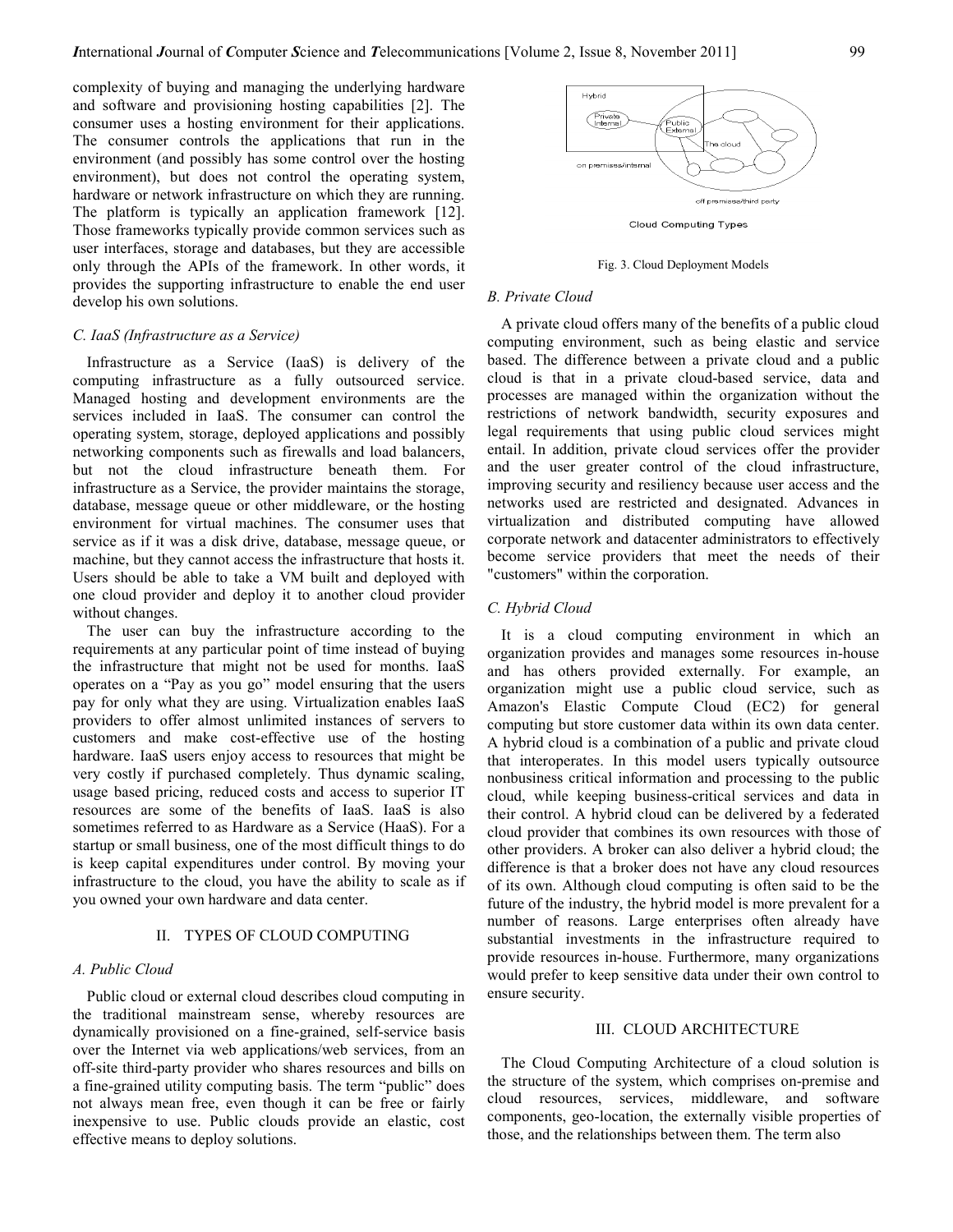

Fig. 4. Cloud Access

refers to documentation of a system's cloud computing architecture. Cloud Computing Architecture[10] aspects will be integrated in Cloud platforms as framework, process, templates, guidance to lower the business, legal, and technical burden for application developers. As clouding computing defines the combination of network Infrastructure, Virtualization and cloud computing platform or sharing of resources over the Internet.

#### A. Virtualization

The ability to run multiple operating systems on a single physical system and share the underlying hardware resources. Virtualization is a key enabling technology for cloud computing environments [6]. It provides the flexibility, agility and scalability needed for a computing component to adapt to the varying demands of its heterogeneous user base. It will not exit but functions by creating virtual version of an IT resource such as OS, a server, Storage Device and Network Resource.

#### B. Methods

1) Server Virtualization: Server Virtualization is the masking of server resources including the number and the identity of individual physical servers, processors and operating systems from server uses. The server Administrator uses a software application to divide one physical server into multiple isolated virtual environments. The virtual environments [7] sometimes called virtual private servers but they are also known as guest, instance, containers or emulations.

2) Application Virtualization: Application virtualization is an umbrella term that describes software technologies that improve probability, manageability and compatibility of



Fig. 5. Cloud Virtualization



Fig. 6. Deployment Process

applications by encapsulating them from the underlying operating system on which they are executed. A fully virtualized application is not installed in the traditional sense, although it is still executed as if it were. The application is fooled at runtime into believing that is directly interfacing with the original operating system and all the resources managed by it, when in reality it is not.

3) Infrastructure Virtualization: The technology that eventually became infrastructure virtualization began in the mid -1960's. At its onset virtualization had two main goals, the creation of a "virtual memory" and a "machine emulator" that was able to run software designed for other computer platforms [8]. While several companies achieved these goals, the results were mixed and virtualization research continued.

## C. Deployment Process

The deployment process comprises of three methods: Core layer: consists of internet-(CISCO, RTD). Distributed layer: consists of RADIUS and TAC ACT. Access layer: consists of switches.

#### IV. IMPLEMENTATION & OBSERVATIONS

Creating a new virtual machine runs UBUNTU [9] in VMware Player 3.0 is a very straightforward process. Simply click Create a New Virtual Machine to start with. And then indicates where the installation media is located, either from DVD-Rom, or an ISO image file. We started investigation from an ISO file. The Virtual machine hard disc is stored as one or more files in host computers physically. These files could start as smaller ones and become large as you add applications, data and files to the virtual machine. Here we have consisdered the Maximum disk size is 20 GB. Another prime area focused on specifying the amount of memory allocated to the virtual machine.The memory size must be multiple of 4MB.

The recommended memory for virtual machine is 512MB. For guest OS recommended memory is 256MB, once we click the power on this Virtual machine button the newly created virtual machine Will automatically boot up. To enter into the ubuntu it will ask for the username and a password for security. After entering the username and password, virtual machine that runs the ubuntu ready.Next we can get the ubuntu window with another window, windows will automatically run in the backside. The Fig. 9 shows the